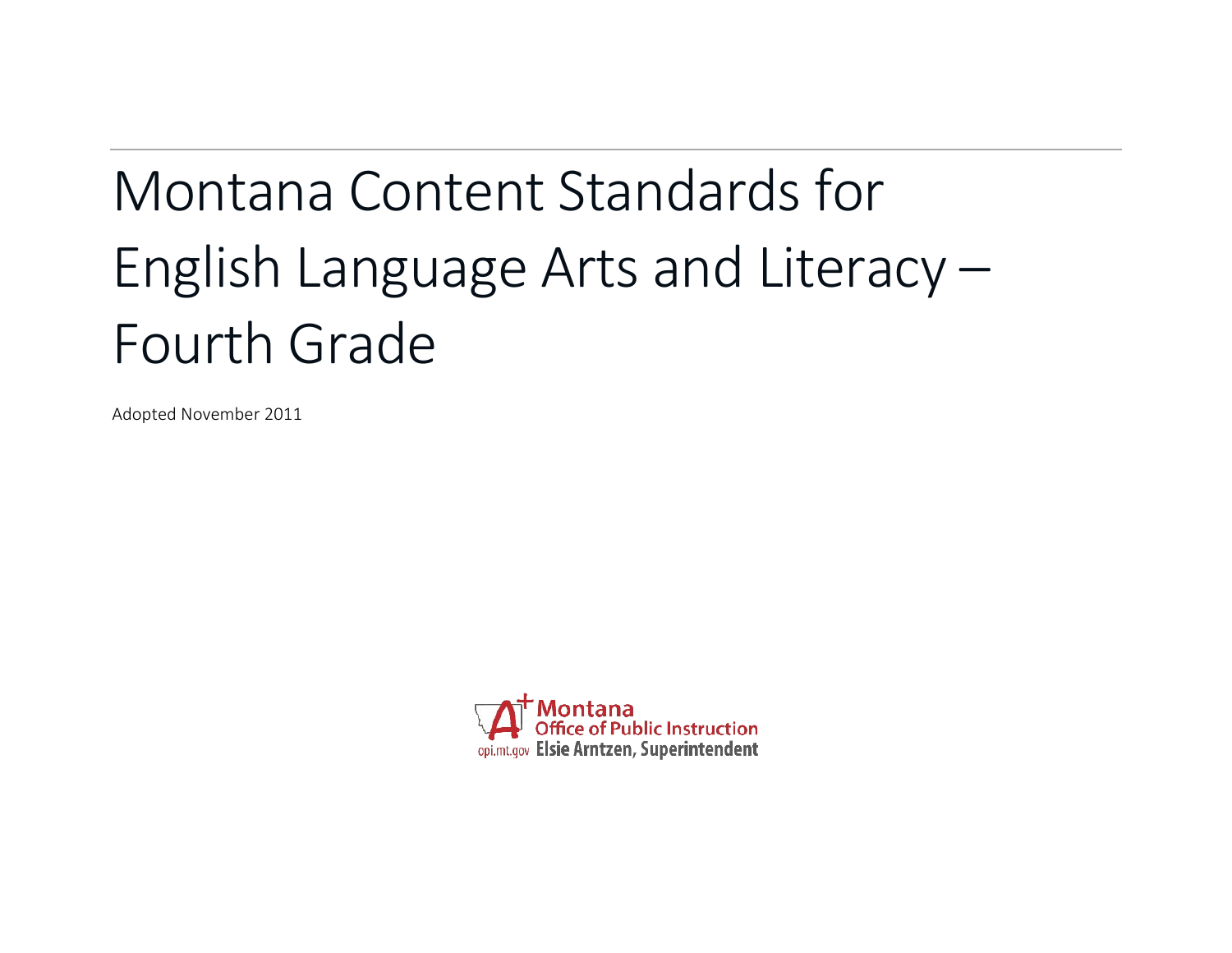## Contents

| $\label{f:1} \mbox{Introduction} \,\, \ldots \,\, \ldots \,\, \ldots \,\, \ldots \,\, \ldots \,\, \ldots \,\, \ldots \,\, \ldots \,\, \ldots \,\, \ldots \,\, \ldots \,\, \ldots \,\, \ldots \,\, \ldots \,\, \ldots \,\, \ldots \,\, \ldots \,\, \ldots \,\, \ldots \,\, \ldots \,\, \ldots \,\, \ldots \,\, \ldots \,\, \ldots \,\, \ldots \,\, \ldots \,\, \ldots \,\, \ldots \,\, \ldots \,\, \ldots \,\, \ldots \,\, \ldots \,\, \ldots \,\, \ldots \,\,$ |  |
|----------------------------------------------------------------------------------------------------------------------------------------------------------------------------------------------------------------------------------------------------------------------------------------------------------------------------------------------------------------------------------------------------------------------------------------------------------------|--|
|                                                                                                                                                                                                                                                                                                                                                                                                                                                                |  |
|                                                                                                                                                                                                                                                                                                                                                                                                                                                                |  |
|                                                                                                                                                                                                                                                                                                                                                                                                                                                                |  |
|                                                                                                                                                                                                                                                                                                                                                                                                                                                                |  |
|                                                                                                                                                                                                                                                                                                                                                                                                                                                                |  |
|                                                                                                                                                                                                                                                                                                                                                                                                                                                                |  |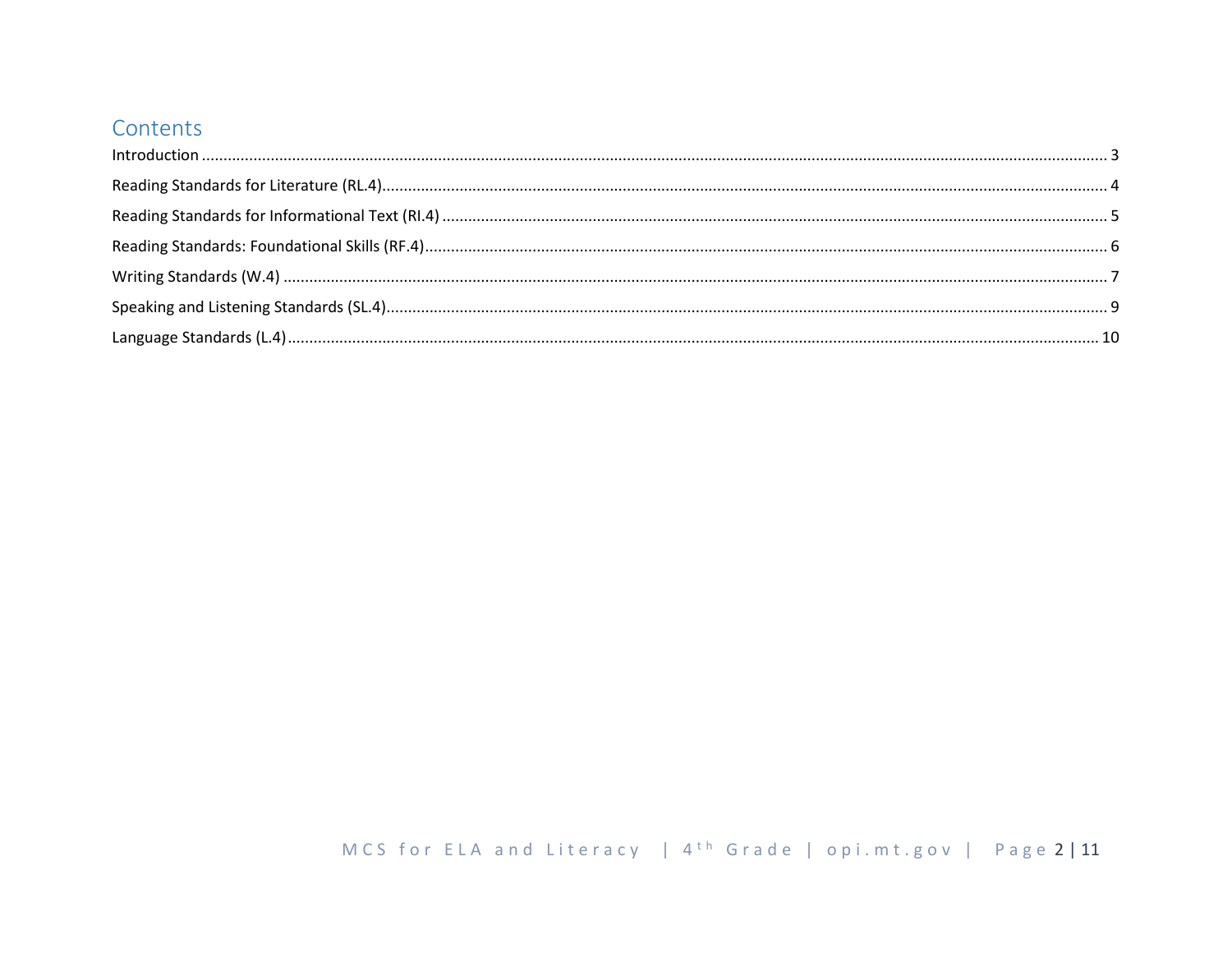### <span id="page-2-0"></span>Introduction

This guide outlines the Montana Content Standards for  $4<sup>th</sup>$  grade students in English Language Arts. This is a grade-specific look at the standards. A grade-by-grade level progression is available in a separate document, *Montana Content Standards for English Language Arts and Literacy*.

Adopted in November 2011, the standards provide a framework for literacy not only in English Language Arts, but across content areas in history/social studies, science, and technical subjects. Just as students must learn literacy skills and conceptual understandings to be college and career ready, they must be able to read, write, speak, listen, and use language effectively in a variety of content areas. Students who meet the standards develop the skills in reading, writing, speaking, and listening that are the foundation for any creative and purposeful expression in language. This guide provides resources and guidance to educators as they align their curriculum to these standards. These standards reflect the constitutional mandate that all educators must provide instruction including the distinct and unique heritage and contemporary contributions of American Indians in a culturally responsive manner (See [IEFA; MCA 20-1-501 Article X;](http://www.opi.mt.gov/PDF/IndianEd/Resources/ArticleX_IEFA.pdf) resources; and materials).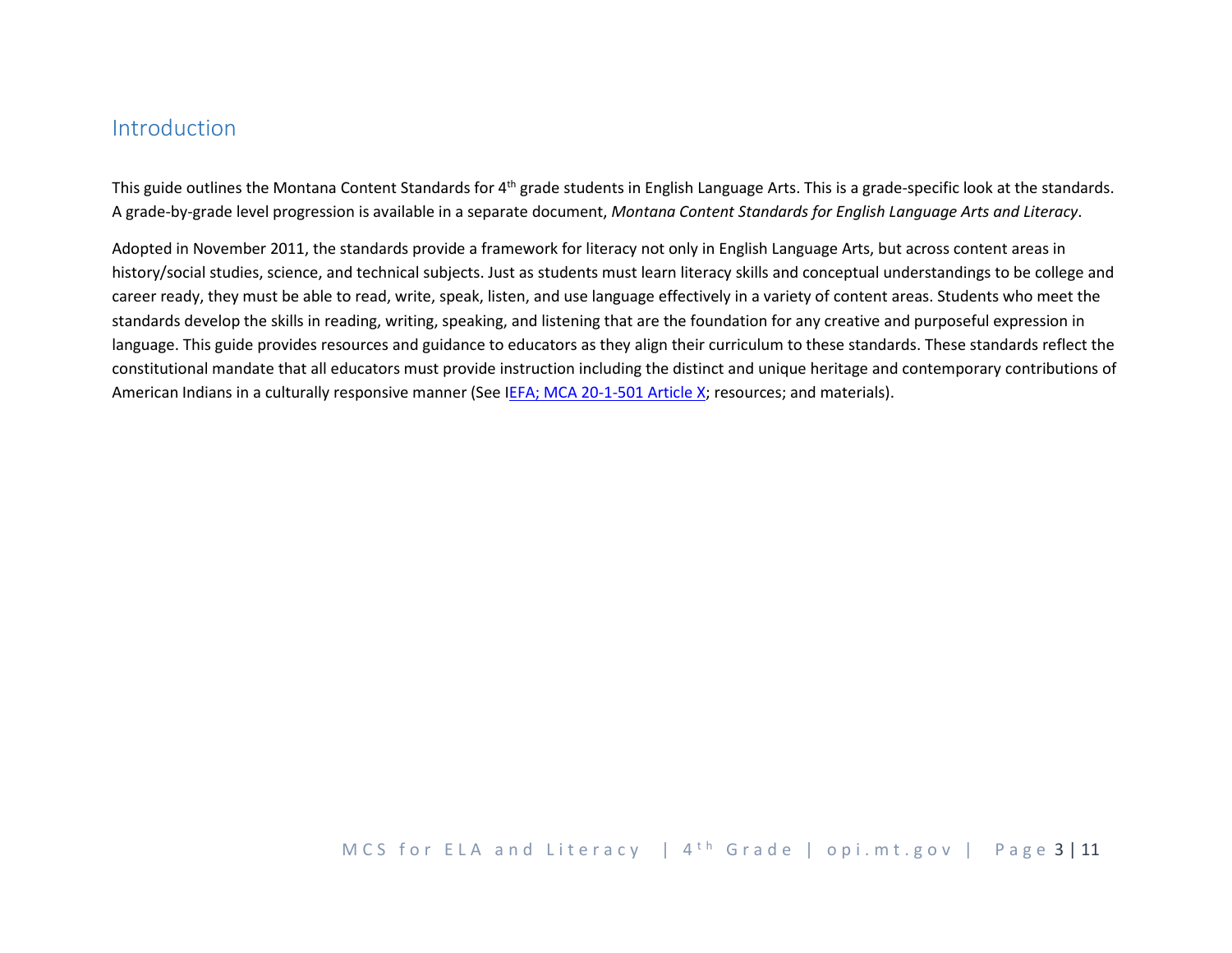## <span id="page-3-0"></span>Reading Standards for Literature (RL.4)

|               | <b>Key Ideas and Details</b>                                                                                                                                                                                                                                              |
|---------------|---------------------------------------------------------------------------------------------------------------------------------------------------------------------------------------------------------------------------------------------------------------------------|
| RL.4.1        | Refer to details and examples in a text when explaining what the text says explicitly and when drawing inferences from the text.                                                                                                                                          |
| RL.4.2        | Determine a theme of a story, drama, or poem from details in the text; summarize the text and include texts by and about American<br>Indians.                                                                                                                             |
| RL.4.3        | Describe in depth a character, setting, or event in a story or drama, drawing on specific details in the text (e.g., a character's thoughts,<br>words, or actions).                                                                                                       |
|               | <b>Craft and Structure</b>                                                                                                                                                                                                                                                |
| RL.4.4        | Determine the meaning of words and phrases as they are used in a text, including those that allude to significant characters found in<br>mythology (e.g., Herculean).                                                                                                     |
| RL.4.5        | Explain major differences between poems, drama, and prose, and refer to the structural elements of poems (e.g., verse, rhythm, meter)<br>and drama (e.g., casts of characters, settings, descriptions, dialogue, stage directions) when writing or speaking about a text. |
| RL.4.6        | Compare and contrast the point of view from which different stories are narrated, including the difference between first- and third-<br>person narration and include works by and about American Indians.                                                                 |
|               | Integration of Knowledge and Ideas                                                                                                                                                                                                                                        |
| RL.4.7        | Make connections between the text of a story or drama and a visual or oral presentation of the text, identifying where each version<br>reflects specific descriptions and directions in the text.                                                                         |
| <b>RL.4.8</b> | (Not applicable to literature)                                                                                                                                                                                                                                            |
| RL.4.9        | Compare and contrast the treatment of similar themes and topics (e.g., opposition of good and evil) and patterns of events (e.g., the<br>quest) in stories, myths, and traditional literature from different cultures, including those by and about American Indians.     |
|               | <b>Range of Reading and Level of Text Complexity</b>                                                                                                                                                                                                                      |
| RL.4.10       | By the end of the year, read and comprehend literature, including stories, dramas, and poetry, in the grades 4-5 text complexity band<br>proficiently, with scaffolding as needed at the high end of the range.                                                           |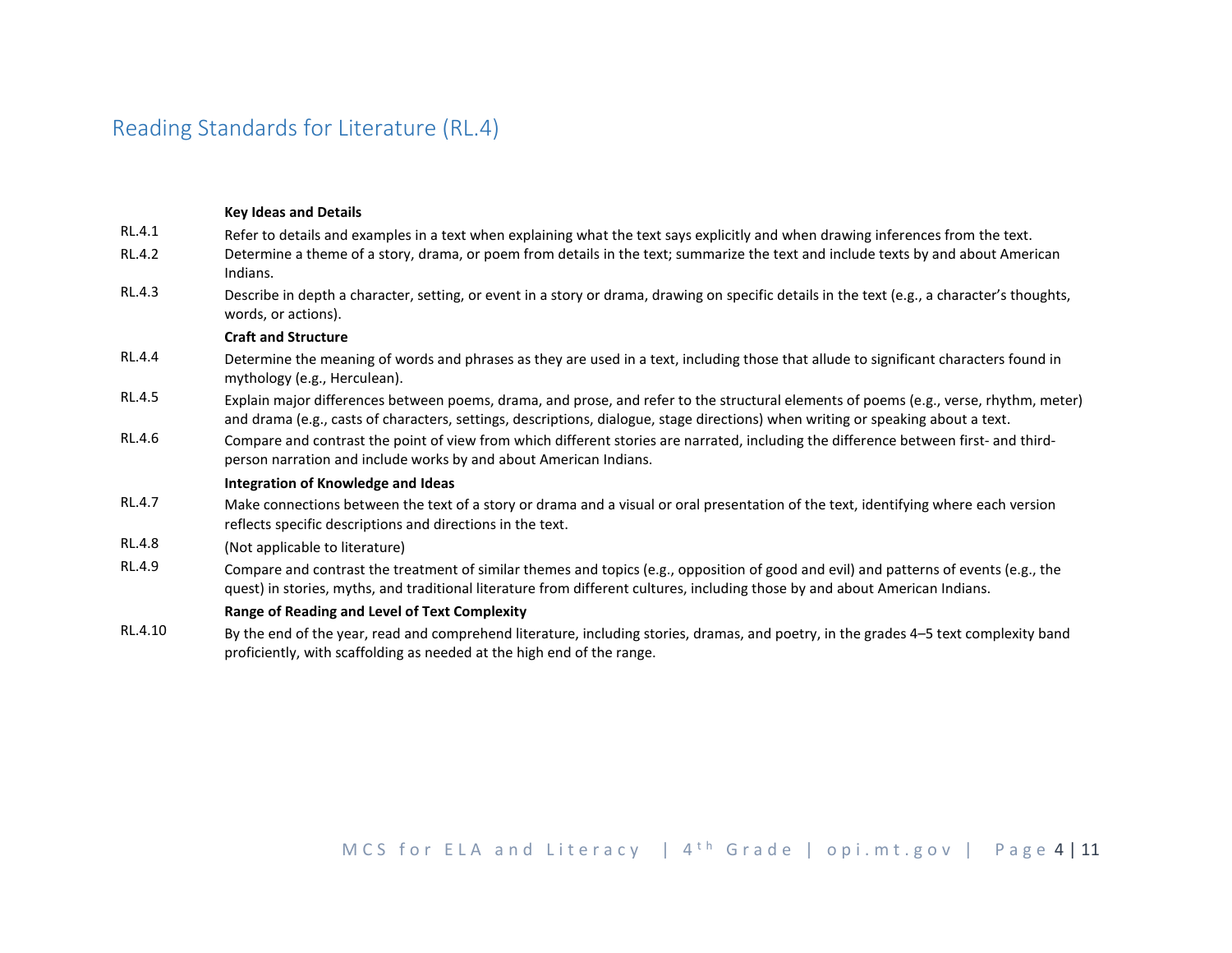## <span id="page-4-0"></span>Reading Standards for Informational Text (RI.4)

#### **Key Ideas and Details**

- RI.4.1 Refer to details and examples in a text when explaining what the text says explicitly and when drawing inferences from the text.
- RI.4.2 Determine the main idea of a text and explain how it is supported by key details; summarize the text.
- RI.4.3 Explain events, procedures, ideas, or concepts in a historical, scientific, or technical text, including what happened and why, based on specific information in the text and include texts by and about American Indians. **Craft and Structure**
- RI.4.4 Determine the meaning of general academic and domain-specific words or phrases in a text relevant to a *grade 4 topic or subject area*.
- RI.4.5 Describe the overall structure (e.g., chronology, comparison, cause/effect, problem/solution) of events, ideas, concepts, or information in a text or part of a text.
- RI.4.6 Compare and contrast a firsthand and secondhand account of the same event or topic, including those of American Indians; describe the differences in focus and the information provided.

#### **Integration of Knowledge and Ideas**

- RI.4.7 Interpret information presented visually, orally, or quantitatively (e.g., in charts, graphs, diagrams, time lines, animations, or interactive elements on Web pages) and explain how the information contributes to an understanding of the text in which it appears.
- RI.4.8 Explain how an author uses reasons and evidence to support particular points in a text.
- RI.4.9 Integrate information from two texts on the same topic in order to write or speak about the subject knowledgeably.

#### **Range of Reading and Level of Text Complexity**

RI.4.10 By the end of year, read and comprehend informational texts, including history/social studies, science, and technical texts, in the grades 4–5 text complexity band proficiently, with scaffolding as needed at the high end of the range.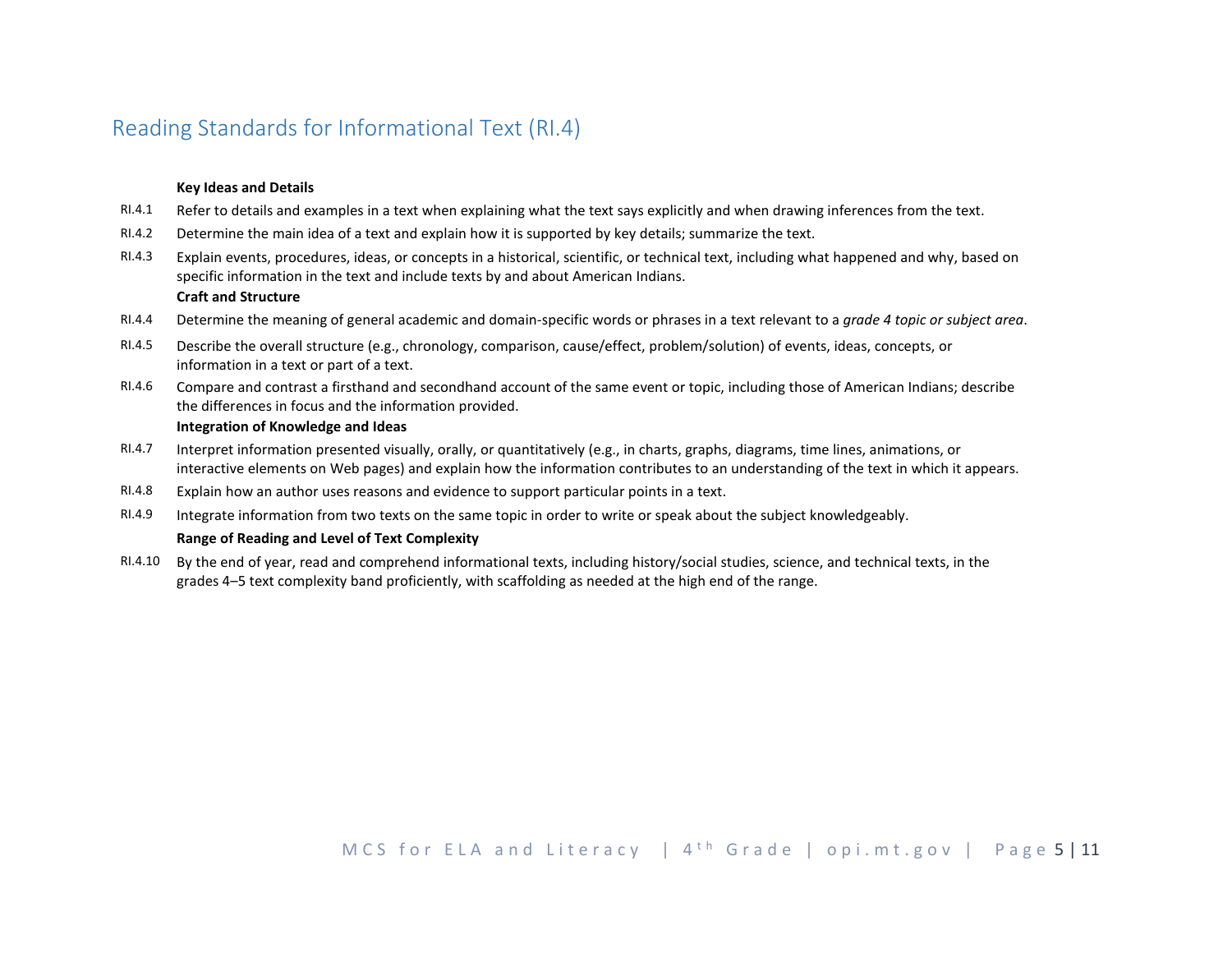## <span id="page-5-0"></span>Reading Standards: Foundational Skills (RF.4)

#### **Phonics and Word Recognition**

- RF.4.3 Know and apply grade-level phonics and word analysis skills in decoding words.
- RF.4.3.a Use combined knowledge of all letter-sound correspondences, syllabication patterns, and morphology (e.g., roots and affixes) to read accurately unfamiliar multisyllabic words in context and out of context.

#### **Fluency**

- RF.4.4 Read with sufficient accuracy and fluency to support comprehension.
- RF.4.4.a Read on-level text with purpose and understanding.
- RF.4.4.b Read on-level prose and poetry orally with accuracy, appropriate rate, and expression on successive readings.
- RF.4.4.c Use context to confirm or self-correct word recognition and understanding, rereading as necessary.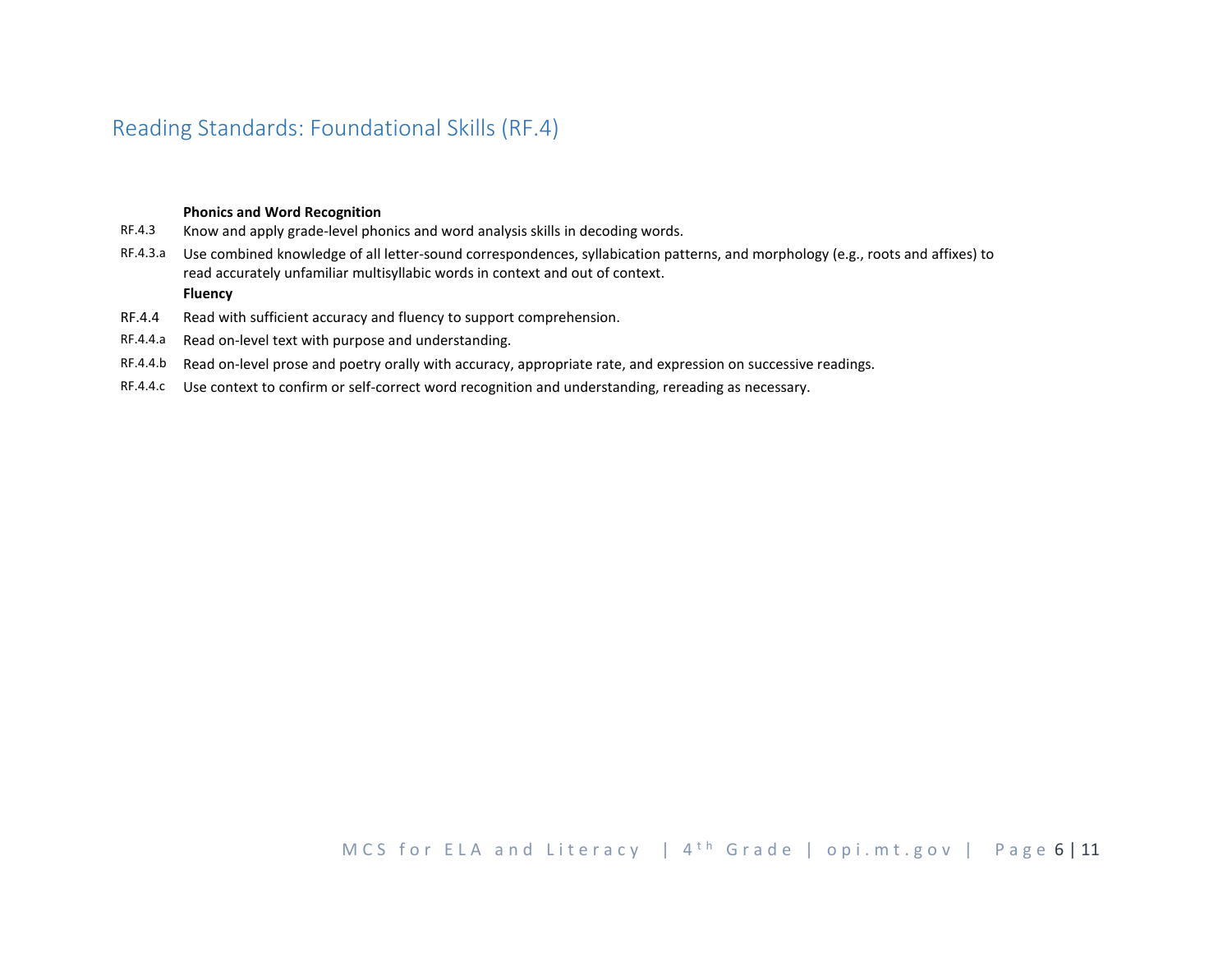## <span id="page-6-0"></span>Writing Standards (W.4)

#### **Text Types and Purposes**

- W..4.1 Write opinion pieces on topics or texts, supporting a point of view with reasons and information.
- W..4.1.a Introduce a topic or text clearly, state an opinion, and create an organizational structure in which related ideas are grouped to support the writer's purpose.
- W..4.1.b Provide reasons that are supported by facts and details.
- W..4.1.c Link opinion and reasons using words and phrases (e.g., *for instance*, *in order to*, *in addition*).
- W..4.1.d Provide a concluding statement or section related to the opinion presented.
- W..4.2 Write informative/explanatory texts to examine a topic and convey ideas and information clearly.
- W..4.2.a Introduce a topic clearly and group related information in paragraphs and sections; include formatting (e.g., headings), illustrations, and multimedia when useful to aiding comprehension.
- W..4.2.b Develop the topic with facts, definitions, concrete details, quotations, or other information and examples related to the topic.
- W..4.2.c Link ideas within categories of information using words and phrases (e.g., *another*, *for example*, *also*, *because*).
- W..4.2.d Use precise language and domain-specific vocabulary to inform about or explain the topic.
- W..4.2.e Provide a concluding statement or section related to the information or explanation presented.
- W..4.3 Write narratives to develop real or imagined experiences or events using effective technique, descriptive details, and clear event sequences.
- W..4.3.a Orient the reader by establishing a situation and introducing a narrator and/or characters; organize an event sequence that unfolds naturally.
- W..4.3.b Use dialogue and description to develop experiences and events or show the responses of characters to situations.
- W..4.3.c Use a variety of transitional words and phrases to manage the sequence of events.
- W..4.3.d Use concrete words and phrases and sensory details to convey experiences and events precisely.
- W..4.3.e Provide a conclusion that follows from the narrated experiences or events.

#### **Production and Distribution of Writing**

- W..4.4 Produce clear and coherent writing in which the development and organization are appropriate to task, purpose, and audience.
- W..4.5 With guidance and support from peers and adults, develop and strengthen writing as needed by planning, revising, and editing
- W..4.6 With some guidance and support from adults, use technology, including the Internet, to produce and publish writing as well as to interact and collaborate with others; demonstrate sufficient command of keyboarding skills to type a minimum of one page in a single sitting.

#### **Research to Build and Present Knowledge**

W..4.7 Conduct short research projects that build knowledge through investigation of different aspects of a topic and include topics and/or sources by and about American Indians.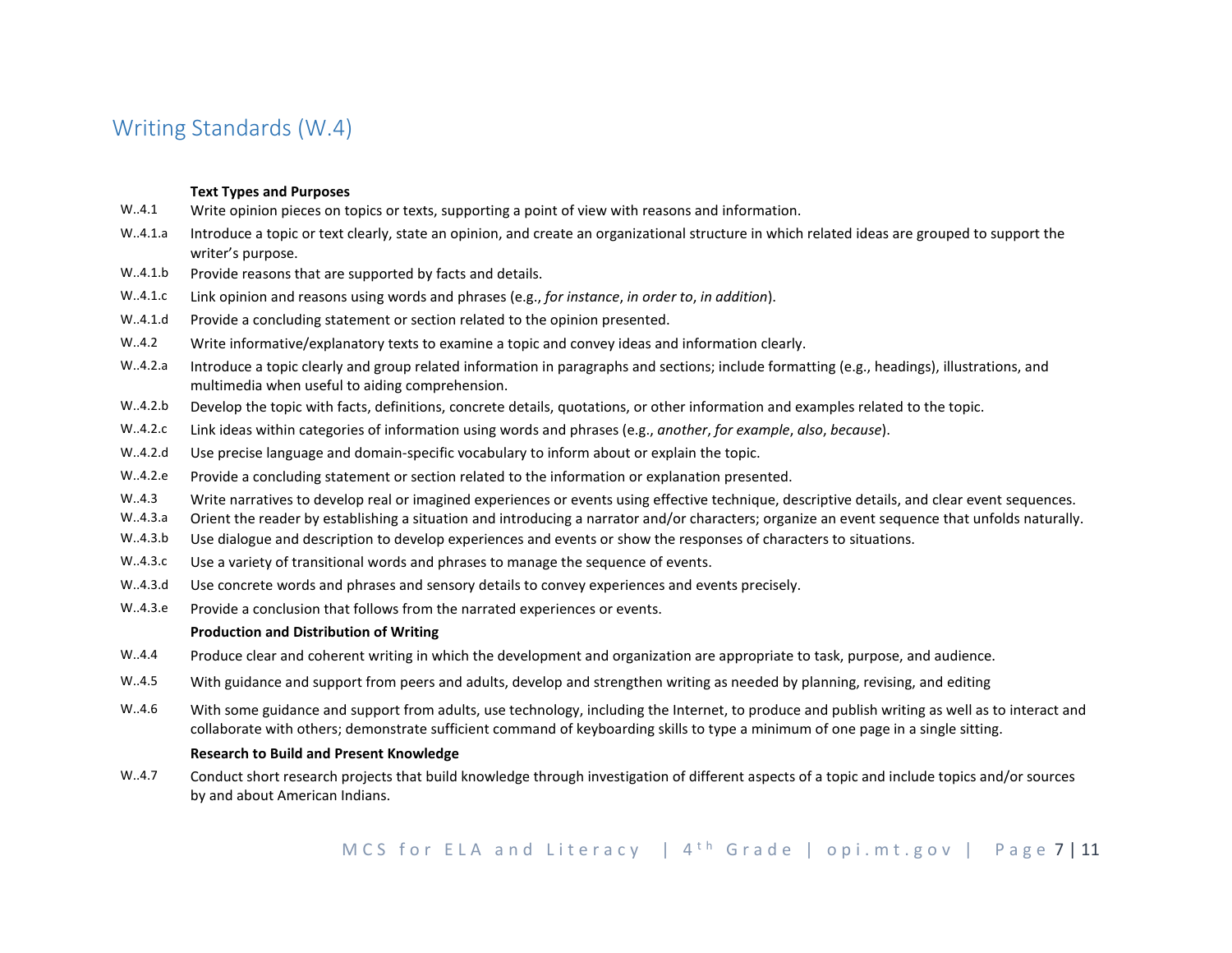- W..4.8 Recall relevant information from experiences or gather relevant information from print and digital sources; take notes and categorize information, and provide a list of sources.
- W..4.9 Draw evidence from literary or informational texts to support analysis, reflection, and research.
- W..4.9.a Apply *grade 4 Reading standards* to literature (e.g., "Describe in depth a character, setting, or event in a story or drama, drawing on specific details in the text [e.g., *a character's thoughts, words, or actions*].").
- W..4.9.b Apply *grade 4 Reading standards* to informational texts (e.g., "Explain how an author uses reasons and evidence to support particular points in a text").

#### **Range of Writing**

W..4.10 Write routinely over extended time frames (time for research, reflection, and revision) and shorter time frames (a single sitting or a day or two) for a range of discipline-specific tasks, purposes, and audiences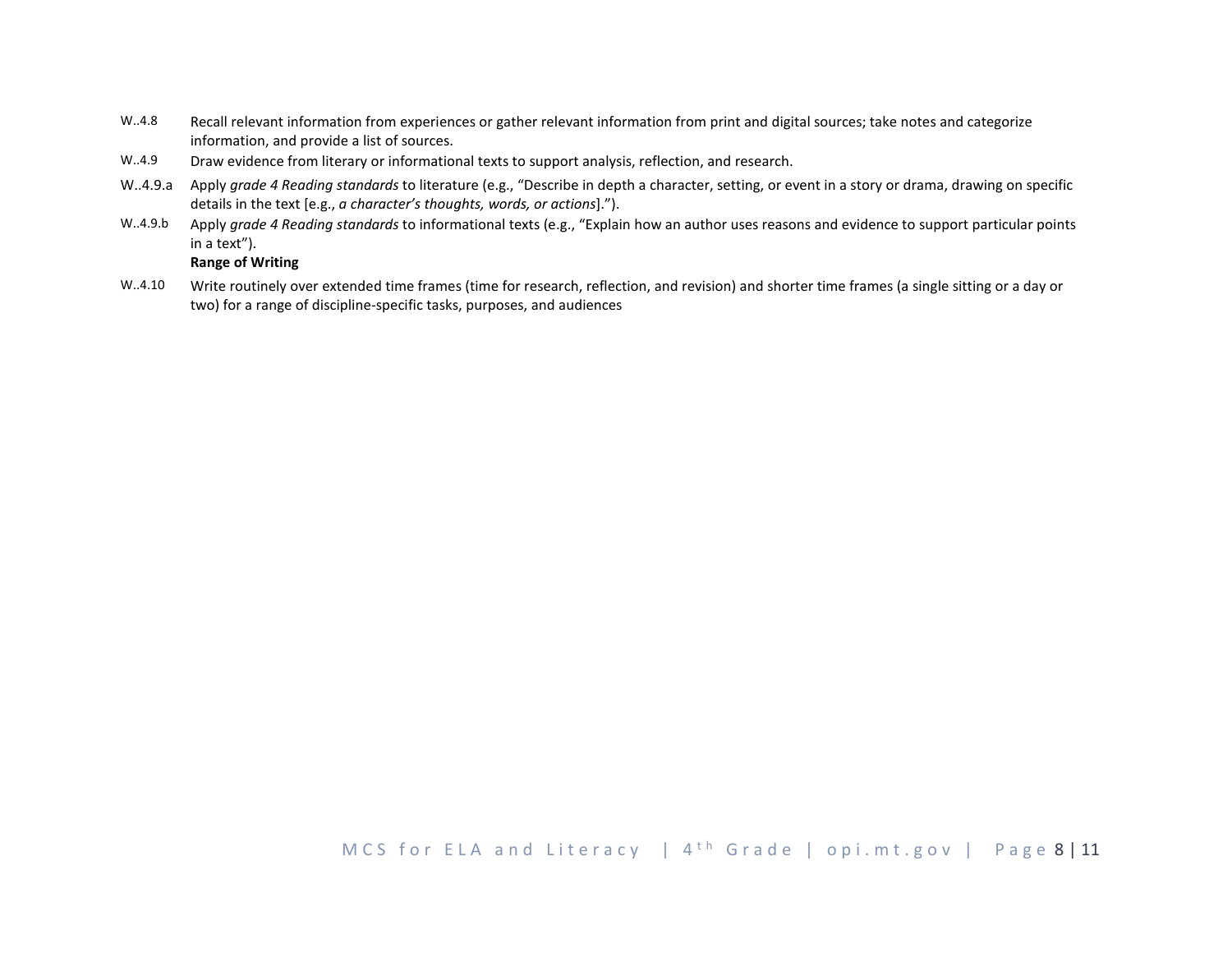## <span id="page-8-0"></span>Speaking and Listening Standards (SL.4)

#### **Comprehension and Collaboration**

- SL.4.1 Engage effectively in a range of collaborative discussions (one-on-one, in groups, and teacher-led) with diverse partners on *grade 4 topics and texts*, building on others' ideas and expressing their own clearly.
- SL.4.1.a Come to discussions prepared, having read or studied required material; explicitly draw on that preparation and other information known about the topic to explore ideas under discussion.
- SL.4.1.b Follow agreed-upon rules for discussions and carry out assigned roles.
- SL.4.1.c Pose and respond to specific questions to clarify or follow up on information, and make comments that contribute to the discussion and link to the remarks of others.
- SL.4.1.d Review the key ideas expressed and explain their own ideas and understanding in light of the discussion.
- SL.4.2 Paraphrase portions of a text read aloud or information presented in diverse media and formats, including visually, quantitatively, and orally.
- SL.4.3 Identify the reasons and evidence a speaker provides to support particular points.

#### **Presentation of Knowledge and Ideas**

- SL.4.4 Report on a topic or text, tell a story, or recount an experience in an organized manner, using appropriate facts and relevant, descriptive details to support main ideas or themes; speak clearly at an understandable pace and include sources by and about American Indians.
- SL.4.5 Add audio recordings and visual displays to presentations when appropriate to enhance the development of main ideas or themes.
- SL.4.6 Differentiate between contexts that call for formal English (e.g., presenting ideas) and situations where informal discourse is appropriate (e.g., small-group discussion); use formal English when appropriate to task and situation.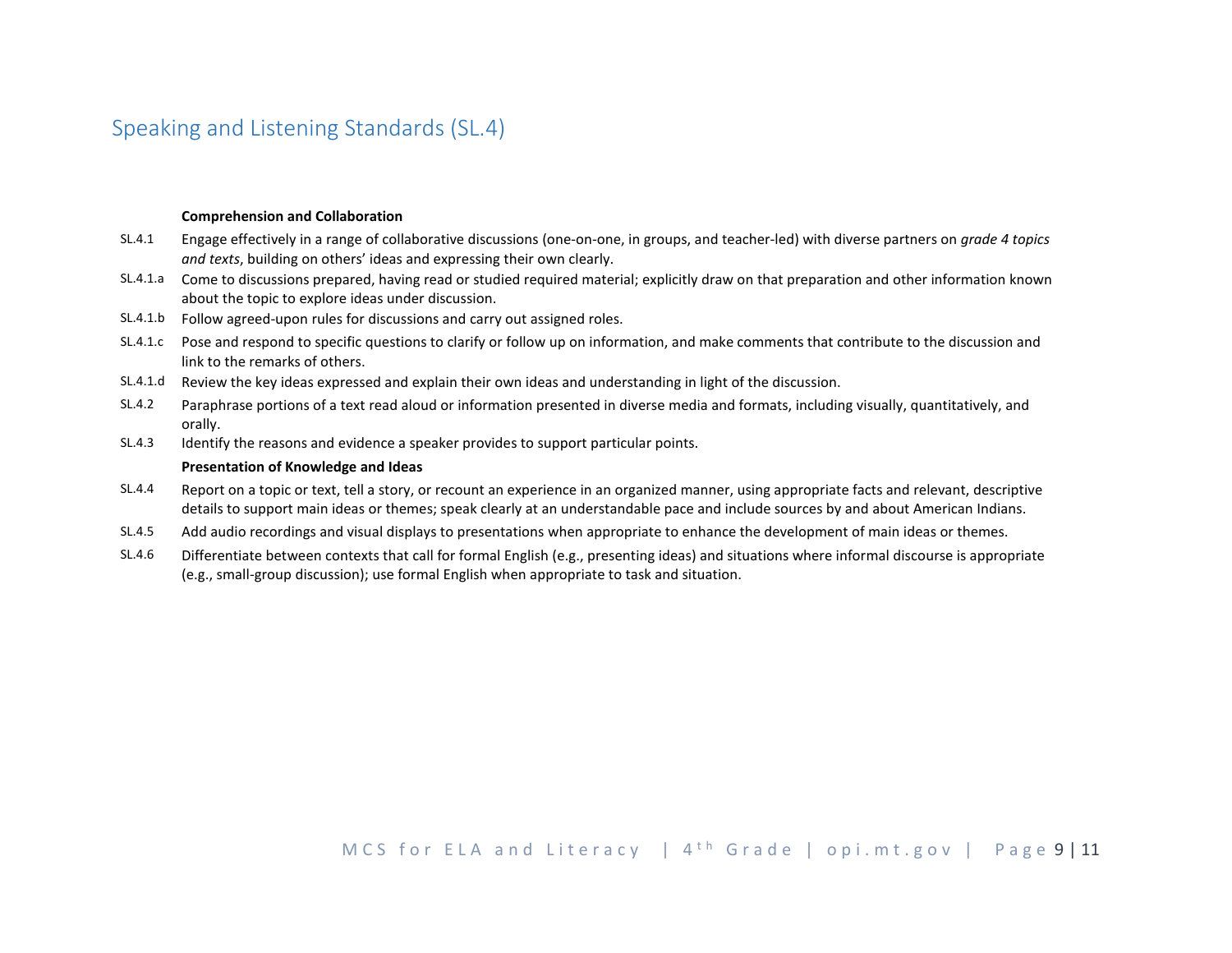## <span id="page-9-0"></span>Language Standards (L.4)

#### **Conventions of Standard English**

- L.4.1 Demonstrate command of the conventions of standard English grammar and usage when writing or speaking.
- L.4.1.a Use relative pronouns (*who, whose, whom, which, that*) and relative adverbs (*where, when, why*).
- L.4.1.b Form and use the progressive (e.g.*, I was walking; I am walking; I will be walking*) verb tenses.
- L.4.1.c Use modal auxiliaries (e.g., *can, may, must*) to convey various conditions.
- L.4.1.d Order adjectives within sentences according to conventional patterns (e.g., *a small red bag* rather than *a red small bag*).
- L.4.1.e Form and use prepositional phrases.
- L.4.1.f Produce complete sentences, recognizing and correcting inappropriate fragments and run-ons.
- L.4.1.g Correctly use frequently confused words (e.g., *to, too, two; there, their*).
- L.4.2 Demonstrate command of the conventions of standard English capitalization, punctuation, and spelling when writing.
- L.4.2.a Use correct capitalization.
- L.4.2.b Use commas and quotation marks to mark direct speech and quotations from a text.
- L.4.2.c Use a comma before a coordinating conjunction in a compound sentence.
- L.4.2.d Spell grade-appropriate words correctly, consulting references as needed.

#### **Knowledge of Language**

- L.4.3 Use knowledge of language and its conventions when writing, speaking, reading, or listening.
- L.4.3.a Choose words and phrases to convey ideas precisely.
- L.4.3.b Choose punctuation for effect.
- L.4.3.c Differentiate between contexts that call for formal English (e.g., presenting ideas) and situations where informal discourse is appropriate (e.g., small-group discussion).

#### **Vocabulary Acquisition and Use**

- L.4.4 Determine or clarify the meaning of unknown and multiple-meaning words and phrases based on *grade 4 reading and content,* choosing flexibly from a range of strategies.
- L.4.4.a Use context (e.g., definitions, examples, or restatements in text) as a clue to the meaning of a word or phrase.
- L.4.4.b Use common, grade-appropriate Greek and Latin affixes and roots as clues to the meaning of a word (e.g., *telegraph, photograph, autograph*).
- L.4.4.c Consult reference materials (e.g., dictionaries, glossaries, thesauruses), both print and digital, to find the pronunciation and determine or clarify the precise meaning of key words and phrases.
- L.4.5 Demonstrate understanding of figurative language, word relationships, and nuances in word meanings.